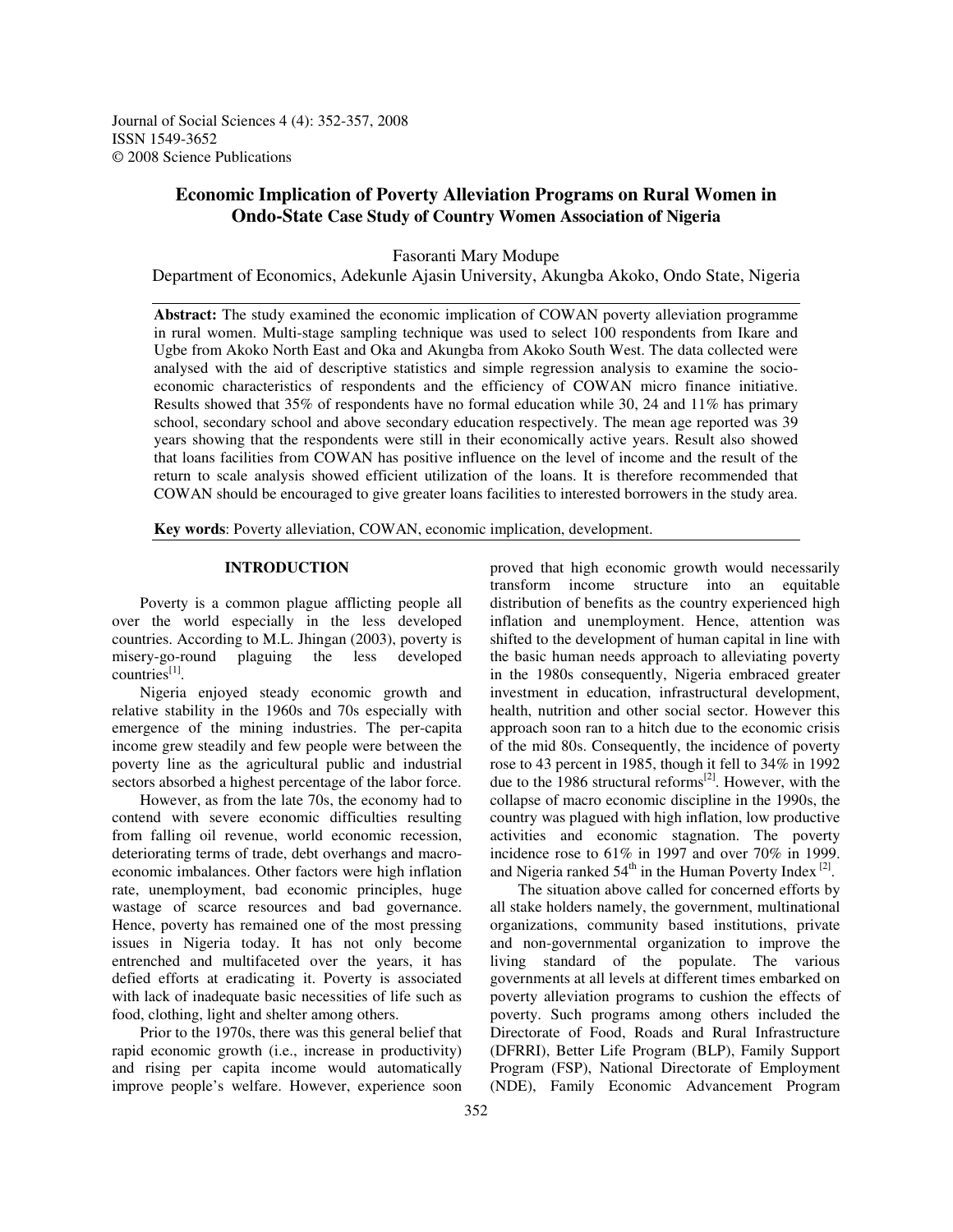(FEAP), People's Bank of Nigeria, Federal Urban Mass Transit Program, National Agency for Mass Literacy and National Agricultural Land Development Authority (NALDA).

Despite the laudable programs outlined above and the huge scarce resources devoted to poverty alleviation, the level of unemployment especially among women and youth continued to rise while poverty conditions worsened. The past efforts were probably undermined by deteriorating in fiscal discipline, corruption, political instability, bad governance, financial indiscipline and inconsistent government policies. In recognition of the economic implication of poverty and the failure of past governmental efforts, some non-governmental organizations have stepped efforts to alleviate poverty among the women folks living in the rural areas. Worthy of note of these organizations is the Country Women Association of Nigeria (COWAN). COWAN aimed at alleviating poverty among women living in the rural areas.

Women have always seen at the vanguard of development. In a typical African setting, women are responsible for over 70% of food production and processing. Nevertheless, they have little or no access to productive assets. Most often times, she is denied access to loan facilities for lack of collateral securities. In realization that women empowerment and the improvement of their political, social, economic and health status are essential for development, it is imperative therefore to examine the impact of the micro finance provided by COWAN on poverty alleviation among rural women.

This study therefore aims at examining the activities of COWAN as it relates to poverty alleviation among rural women. The study, examines the socioeconomic characteristics of COWAN beneficiaries, the influence of micro-finance provided by COWAN on selected socio-economic variables of women and the role of COWAN in women's economic, social and political empowerment.

**Literature review:** Poverty has generally been defined as a state of having little or no money and the failure to get necessities of life. It is a hydra-headed condition which tends to restrict people from socio-economic opportunities. According  $\text{to}^{[3,4]}$  the poor is defined as one who lacks basic necessities such as adequate feeding, clothing, good health, education, supply of portable water, electricity and good road among others. However, Afolami<sup>[5]</sup> emphasized that the poor is one who cannot boast of subsequent meals apart from what he/she has for the moment i.e. he/she is not sure of

where to get the next meals. According to Fasoranti (2007)<sup>[6]</sup>, poverty covers economic, human, political, socio-cultural and protective abilities of the society. Hence, it could be said that poverty is a multidimensional concept whose definitions varies according to gender, culture, age and other socioeconomic factors.

Many reasons have been advanced for poverty in the less developed countries. Chandhri<sup>[7]</sup>, Chambers<sup>[8]</sup>, Akinde<sup>[9]</sup> and Fasoranti<sup>[6]</sup> concluded that traditional technology, unchanging farmer's experience, laziness, ignorance, stupidity, urban-biased development, exploitation of the rural population by the urban elites and personal bad luck among others are the basic causes of poverty. The devasting effects of poverty can not be over emphasized. It results into hunger, diseases, inadequate shelter and homelessness as part of the consequences of poverty. In our contemporary time, the poor man/woman has no voice in the society, lacks political influence, personal recognition; he is often emotionally and psychologically distressed and are always the downtrodden elements in the society. According to<sup>[10]</sup>, the problems of the poor include social inferiority, isolation, physical weakness, vulnerability, powerlessness and humiliation. Others such as Okunmadewa<sup>[11]</sup>, Olowononi<sup>[12]</sup> and Evbuomwan<sup>[13]</sup> asserted that the poor is plagued with exposure to risk, limited opportunities to income generation, misery, crime, untimely death, fear, despondency depression and suicide.

Studies have indicated that women suffer poverty on a more widespread basis than men and that their experience of poverty is quite different as a result of expectation about their gender roles. It has been estimated that women constitute 70% of the world's 1.2 billion poor. Many factors could be responsible for the poverty among the women folks of such include the concentration of women in low-paid job, limited education, discrimination by many employers of labour, poor stake of health and male chauvinism in most Nigerian communities.

**The Country Women Association of Nigeria (COWAN):** The Country Women Association was born of out a passion for the improvement and empowerment of rural women. The association started at a meeting of over 100 women comprising of two women from each of the 35 Local Government Areas of the defunct Ondo State in 1982. The organization was earlier known as Rural Women Association. The vision of the organization was that of building human dignity by integrating contemporary economic practices into local tradition, knowledge and skills using our own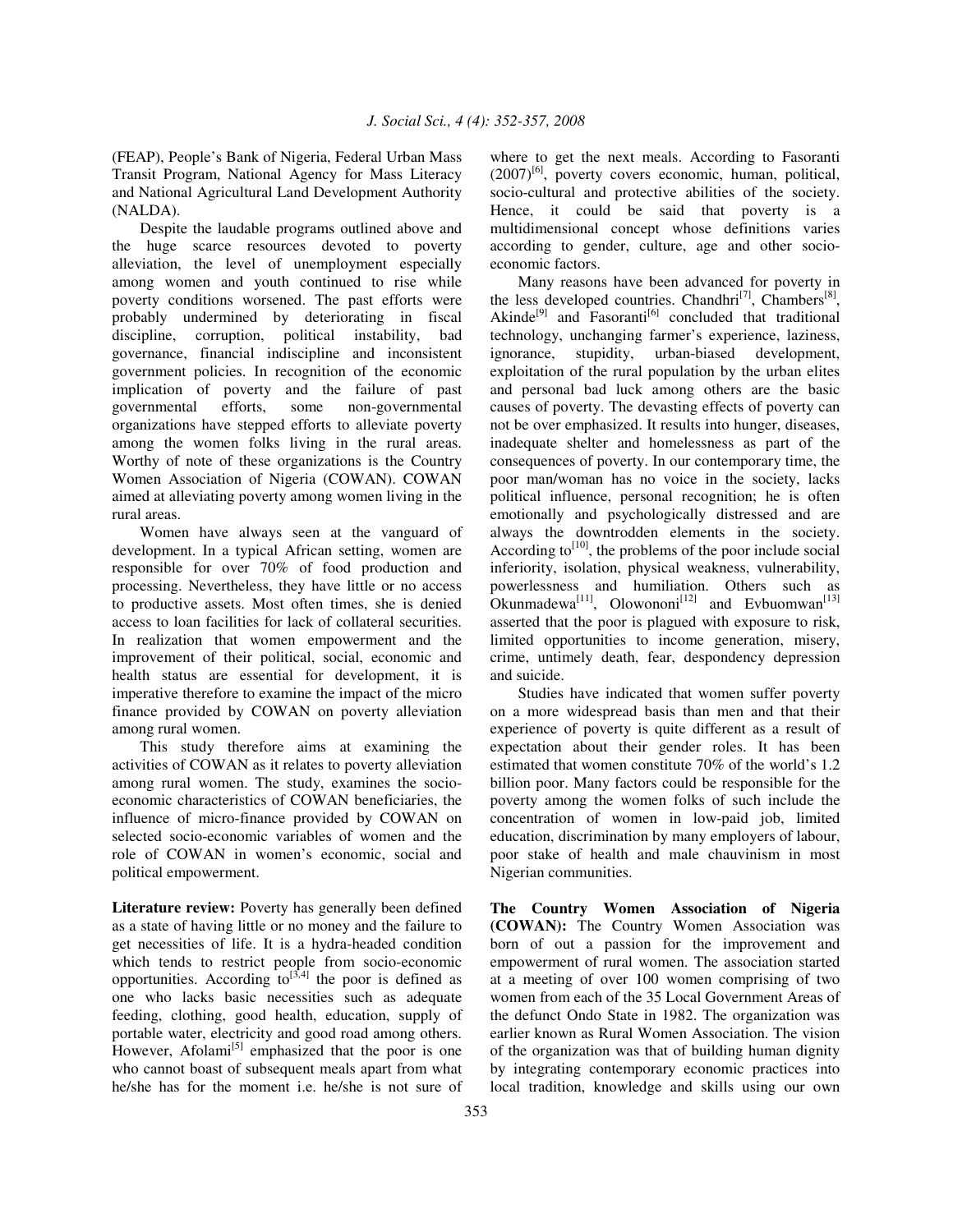human and natural resources to create wealth. It was the belief of the initiators of COWAN that sustainable poverty alleviation programs should be gender sensitive and work towards enhancing gender equality in access to resources. To accomplish thus the following objectives were outlined $[14]$ :

- Harnessing and sharing information about relevant culture, knowledge and practices for poverty eradication and wealth creation
- Training, retraining and equipping women in the appropriate skill and technologies for better productivity, new ventures and self-employment
- Targeting the poorest of the poor for special services and products delivery
- Promoting women's participation in politics that is voting and being voted for
- Highlighting and celebrating the inherent strengths and value of the informal sector as the harbinger of the African economy and the cornerstone of its sustainability
- Supporting family development and recognizing faith-based activities which are clear to the people and crucial to humanity
- Popularizing and utilizing the COWAN Tripod Empowerment Approach (i.e., health, economics and democracy) as keys to unlock the gates of self actualization through self employment and sustainable livelihoods in an integrated manner

To achieve the above stated objectives, COWAN embarked on a leaning scheme known as African Traditional Responses Banking (ATRB). This scheme incorporates the communal features of African culture known as Esusu in Nigeria, Susu in Ghana and Torteen in Cameroon. The system incorporated the social force of the society to ensure members' compliance to loan repayment. The ownership of the ATRB lies with the borrowers. This ensures quick disbursement of loans and also developed clear savings strategies as a means of repayment of loans and wealth creation.

The ATRB operates as follows:

**Loans to the poorest of the poor:** The target is poor women who don't have two dollars of their own to start any meaningful business. These are women who normally engage in menial jobs. This is a level '1' type of loan where beneficiaries are given small loans which spans four months. The beneficiaries are qualified for double the first loan as second loan if there is a proof consistent daily savings over a specified period of time. The loan process can be repeated over a period of one

year when each beneficiary is expected to have built up a virile business with a substantial capital base.

**Primary group loan:** This is the level 2 loan normally given after a person has scaled the probationary level i.e., level 1 loan. Under this, women are grouped into 5- 10 women with common business interest as cassava farming or processing. The amount of loan given to them is the total of what is due to each member of the group. There is common responsibility for the loan and the loan cycle ranges between 6 months and one year.

**Community enterprise development:** This is referred to as the 3rd level loan. Beneficiaries who succeed in the 2nd level are qualified for this loan, while is given to a minimum of 5 groups who must have similar business interests. In addition to the loan, grants are always given to execute a relevant community project e.g. digging of borehole, building of health centre. The loan cycle spans for one and a half year.

**The banking hall:** All COWAN groups have access to the banking halls where deposits are made in cash and kind e.g. farm products. The farms product deposited are sold and after three months a quarter of the profit is paid as dividends to depositors in cash in addition to the cost of production.

## **MATERIALS AND METHODS**

**The study area:** The study was conducted in Ondo-State. The State was created on April 1st, 1976, Ondo State is bordered in the North by Ekiti and Kogi States, West by Osun State, South by Ogun State and East by Edo States. There are eighteen local government areas. The major economic activities include farming, trading and handicraft. The major crops are yam, cassava, rice, sweet potato, plantain, cocoa, palm oil, timber and kolanut among others. The State is also blessed with natural resources such as bitumen and gold. The people of the State are mostly Yorubas with different local dialects.

**Nature and sources of data:** The data for the study were sourced from primary and secondary sources. The secondary sources include learned journals, relevant text books, Central Bank bulletin and COWAN Publication. Primary data were collected through wellstructured questionnaire administered in 100 respondents. Data collected included age measured in years, education measured by years spent in the school and income measured in naira. Information was also collected in respondents marital status, occupational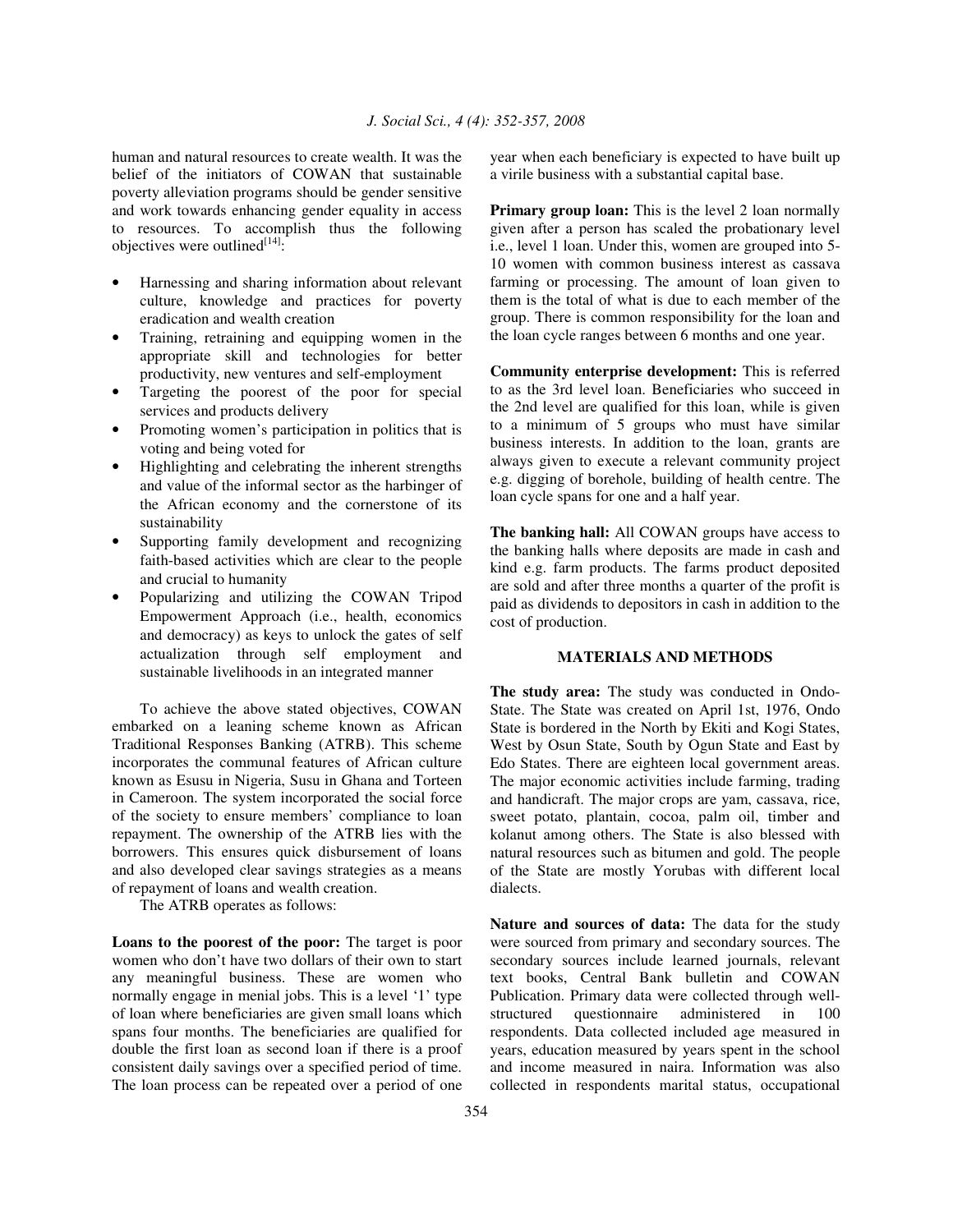status, type of houses, access to basic infrastructures and the family size.

**Sampling method and sample size:** The study employed multi-staged sampling method. First, two local governments were randomly selected from the 18 local government areas in the State and Secondary two towns were randomly selected from each local government areas. Hence Akoko South West and Akoko North East were selected while Oka and Akungba (Akoko South West) and Ikare and Ugbe (Akoko North East) were the towns selected. The respondents comprise mainly of hairdressers, farmers, traders and teachers.

**Method of data analysis:** The study made use of both the descriptive and quantitative methods of analysis. Descriptive analysis such as frequency distribution, mode, means, were used to analyze the socio-economic characteristics of respondents. Multiple simple regression was used to analysis the factors affecting income of women in the study area. The significance of the variables was tested by student t-ratio, Dw statistics, F-Statistics and  $R^2$  model specification.

The following model was specified for the study.

$$
Y = b_0 + b_1x_1 + b_2x_2 + b_3x_3 + b_4x_4 + U
$$

Where:

| Y              |  |  | $=$ Income                     |
|----------------|--|--|--------------------------------|
| $X_1$          |  |  | $=$ Age (years)                |
| X <sub>2</sub> |  |  | $=$ Family size                |
| $X_3$          |  |  | $=$ Loans                      |
| $X_4$          |  |  | $=$ Monthly feeding            |
| $\mathbf{U}$   |  |  | $=$ Error term                 |
|                |  |  | $1 \t1 \t1 \t1 \t11 \t n \t11$ |

 $b_0$ ,  $b_1$ ,  $b_2$ ,  $b_3$  and  $b_4$  = Parameters to be estimated.

## **Data analysis:**

Socio-economic characteristics of respondents

#### **Age distribution of respondents:**

**Mean age: 39 years:** The age distribution of respondents is represented in Table 1. The Table 1 shows that the modal age bracket was 45 years and above while the mean age is 39 years. The size of the mean age shows that most of the women are still in their active economic years which preclude the possibility of maximizing the economic opportunities provided by COWAN. The table further showed that 6, 11, 22 and 28% were in age bracket 24-28, 29-33, 34-38 and 39-44 respectively.

|  |  |  | Table 1: Age distribution |
|--|--|--|---------------------------|
|--|--|--|---------------------------|

| Age bracket  | Frequency | $\mathscr{G}_o$ |
|--------------|-----------|-----------------|
| 24-28        | n         |                 |
| 29-33        | 11        |                 |
| 34-38        | 22        | 22              |
| 39-44        | 28        | 28              |
| 45 and above | 33        | 33              |
| Total        | 100       | 100             |

Table 2: Educational status

| <b>Educational Status</b> | Frequency | $(\%)$ |
|---------------------------|-----------|--------|
| No formal education       | 35        | 35     |
| Primary education         | 30        | 30     |
| Secondary education       | 24        | 24     |
| Above secondary education | 11        |        |

Table 3: Occupational distribution of respondents

| Occupation    | Frequency | $\left( \% \right)$ |
|---------------|-----------|---------------------|
| Civil Service | 20        | 20                  |
| Farming       | 33        | 33                  |
| Trading       | 17        |                     |
| Total         | 100       | 100                 |

**Educational distribution of respondents:** Table 2 shows that majority of the respondents (35%) had no formal education; while 30%, 24% had primary and secondary education respectively. Study showed that 11% had more than secondary education. Thus distribution may likely have negative impact on the level of productivity as the productive sector needs skilled and trained labor force.

**Occupational status of respondents:** Table 3 shows that 33% of total respondents were farmers while 20, 17 and 30% were civil servants, tailors and petit traders respectively. It could be deduced that only 20% were gainfully employed in government work while majority are engaged in subsistent farming. This underscores why most women are trapped in the poverty cycle as they do not permanent and regular source of income. The agricultural sector is faced with seasonal fluctuations which renders farm income insecure and irregular.

Impact of COWAN programs on rural women

**Types of residence of respondents:** Table 4 shows the type of residence inhabited by COAN Beneficiaries before and after contact with COWAN programs. Study revealed that 35, 29, 15 and 21% lived in rented oneroom, rented room and parlor, rented flat and self built houses respectively before COWAN. It could be deduced from the table that only 21% of total respondents possessed the financial means for building personal house while 79% lived in hired apartments. However, with COWAN, there was improvement in the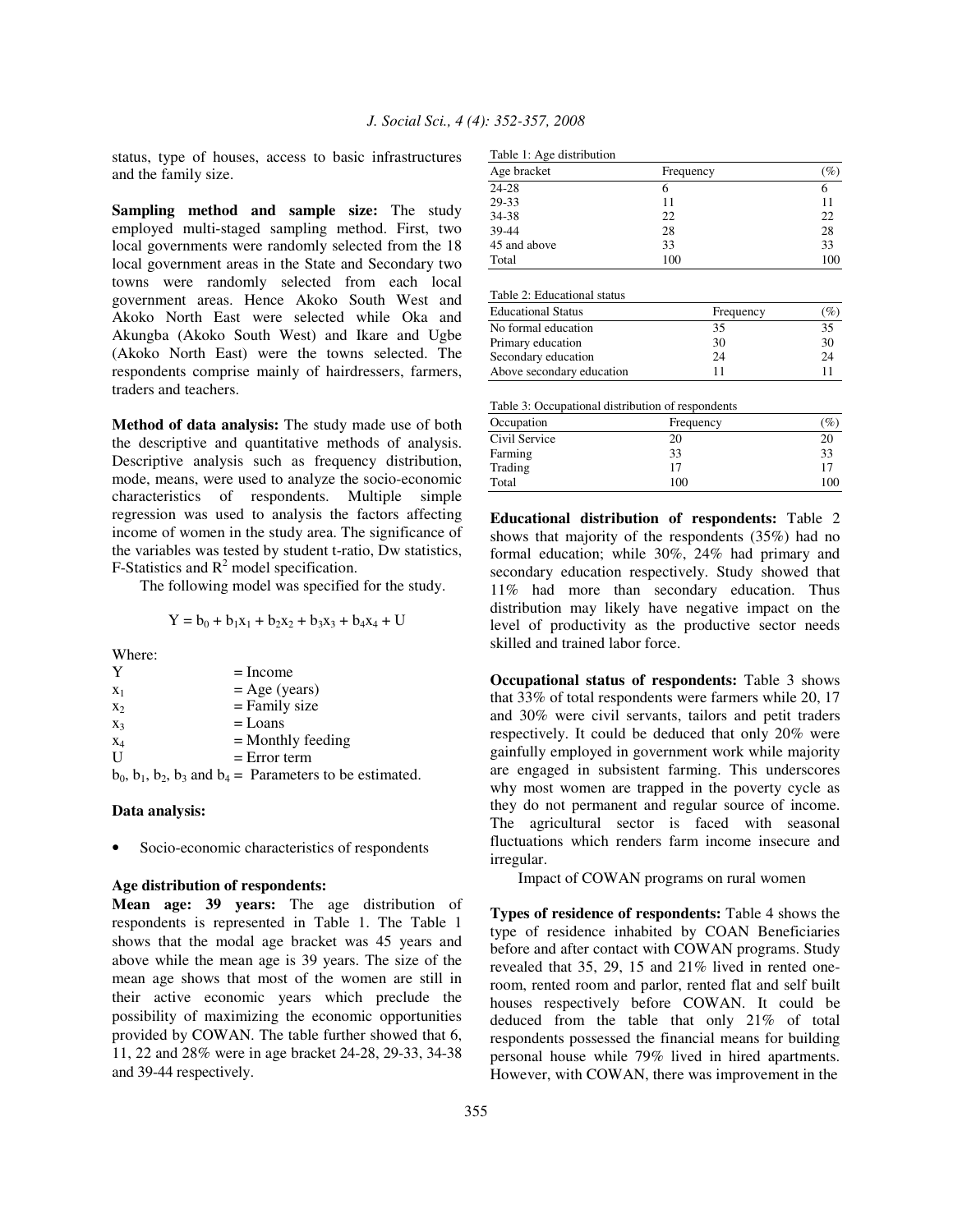|  | J. Social Sci., 4 (4): 352-357, 2008 |  |  |  |  |  |  |
|--|--------------------------------------|--|--|--|--|--|--|
|--|--------------------------------------|--|--|--|--|--|--|

Table 4: Distribution of respondents by type of residence

|                         | <b>Before COWAN</b> |     | After COWAN |      |
|-------------------------|---------------------|-----|-------------|------|
|                         |                     |     |             |      |
| Type of residence       | Frequency           | (%) | Frequency   | $\%$ |
| <b>Rented Room</b>      | 35                  | 35  | 32          | 32   |
| Rented room and parlour | 29                  | 29  | 30          | 30   |
| <b>Rented Flat</b>      | 15                  | 15  | 11          | 11   |
| Self-built house        | 21                  | 21  | 27          | 27   |
| Total                   | 100                 | 100 | 100         | 100  |

Table 5: Distribution of respondents by type of electrical appliances

| <b>Electrical Appliances</b>               | Frequency | $\%$ |
|--------------------------------------------|-----------|------|
| Radio                                      | 24        | 24   |
| Television                                 | 13        | 13   |
| Radio and Television                       | 17        | 17   |
| Radio, Television and Refrigerator         | 8         | 8    |
| Radio, Television, Fan, Refrigerator       | 12        | 12   |
| aRadio and fan                             | 9         | 9    |
| Radio, Television, Refrigerator, Iron      | 10        | 10   |
| Radio, Television, Refrigerator, Generator |           |      |
| Total                                      | 100       |      |

Table 6: Distribution of respondents by the loans obtained from **COWAN** 

| Amount of Loans Granted | Frequency | $\%$ |  |
|-------------------------|-----------|------|--|
| $<$ N10,000             | 18        | 18   |  |
| N11,000-N15,000         | 20        | 20   |  |
| N16,000-N20,000         | 14        | 14   |  |
| N21,000-N25,000         | 15        | 15   |  |
| N26,000-N30,000         | 10        | 10   |  |
| N31,000-N35,000         | 12        | 12   |  |
| N36,000 and above       | 11        | 11   |  |
| Total                   | 100       | 100  |  |

financial status of respondents. The number of land lords rose to 27% while 73% still lived in rented buildings.

**Type of electrical appliances:** From Table 5, findings show that all the respondents owned at least a radio while 76% had access to television, 38% had fan along with other facilities. This shows that the respondents have adequate access to information on COWAN.

Programs and so could maximize the enabling business environment provided by COWAN.

**Loans Obtained from COWAN:** The amount of loans received by respondents is shown in Table 6.

One notable fact from Table 6 is that 89% of respondents received less than N50,000 as loan from the organization. This shows that COWAN only gives micro finance to the beneficiaries. Findings showed that majority of the respondents used the loans obtained for trading purposes (Table 7) while 46% used the loan for agricultural purposes, 11% to pay children school fees and 10% to procure grinding machines. Findings further showed that the mean monthly income of respondents was N27, 656.

| Variable        | Mean      | SD.       |
|-----------------|-----------|-----------|
| Income          | 27,656.00 | 17,042.23 |
| Age             | 35,4700   | 10.61394  |
| Family size     | 4.6100    | 1.70498   |
| Loan            | 58.148    | 42,438.2  |
| Monthly feeding | 9.973.0   | 9.263.2   |

#### Table 9: Results of the regression analysis

| Variables       |             | Parameters Coefficients | - SE    | t-statistics |
|-----------------|-------------|-------------------------|---------|--------------|
| Constant        | $\rm B_{0}$ | $-1487.97$              | 3965.94 | $-0.375$     |
| Age             | $\rm B_{1}$ | 0.193                   | 137.75  | 2.26         |
| Family size     | $\beta_2$   | 0.025                   | 823.41  | 0.30         |
| Loan            | $\beta_3$   | 0.571                   | 0.03    | 7.68         |
| Monthly feeding | B4          | 0.201                   | 0.132   | 2.80         |

Table 10: Return to Scale Analysis

| Variable        | Elasticity |
|-----------------|------------|
| Age             | 0.193      |
| Family size     | 0.025      |
| Loan            | 0.571      |
| Monthly feeding | 0.201      |
| <b>RTS</b>      | 0.99       |

#### • Multiple regression analysis

The results of the multiple regression is represented in Table 8 and 9.

$$
R^2 = 0.60
$$
, F- Statistics = 36.29, DW = 1.827

The regression results showed a positive relationship all the explanatory variables. The  $\mathbb{R}^2$  of 0.60 shows that 60% of total variation in total income is explained by variation in the explanatory variable. Among other things, the t-statistics showed that loans from COWAN is the most significant determinant of income of the respondents in the study area. Hence an increase in loans granted to beneficiaries will increase their income, all things being equal.

The elasticity of coefficient show that loans has a positive effect on income. An increase in loans will lead to an increase in income. The RTS of 0.99 shows that the microfinance of COWAN is quite efficient as to poverty alleviation in the study area. This can be found in Table 10.

#### **CONCLUSION**

The study examined the economic implication of COWAN's alleviation programs on rural women in Ondo State with special reference to Akoko South West and Akoko North East Local Government areas. A multi-stage sampling technique are used to select 100 respondents from the study area. Primary data were